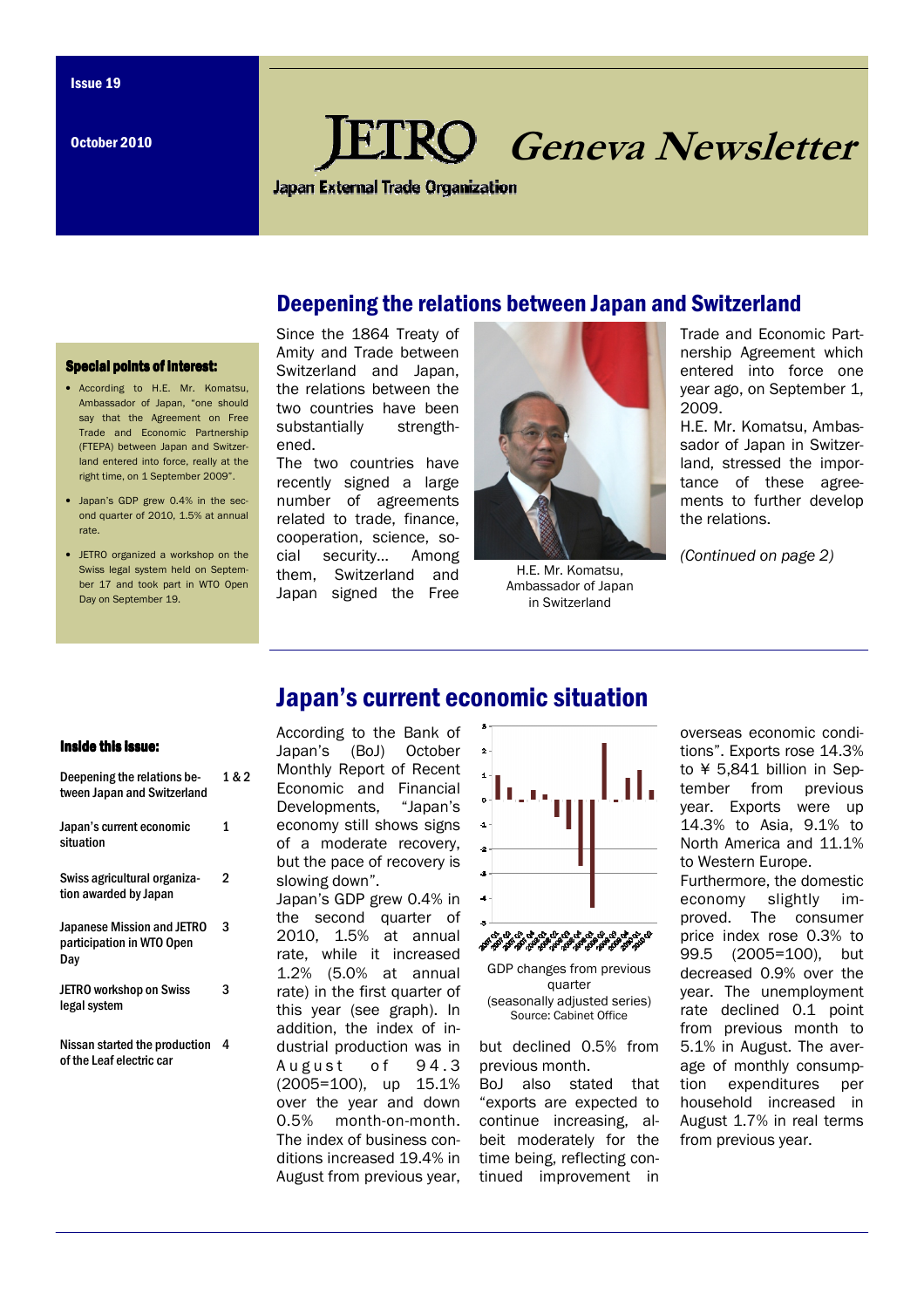

Trading exchanges between Switzerland and Japan Source: Japan's Ministry of Finance

### Deepening the relations between Japan and Switzerland

(Continued from page 1)

The Free Trade and Economic Partnership Agreement provides that tariffs for more than 99% of the total trade in goods value between the two countries shall be eliminated within 10 years. It also set up frameworks for an origin declaration by an approved exporter for further expansion and facilitation of cross-border investments and for services trade. According to Ambassador Komatsu, the Agreement entered into force at the right time. "Turbulence in the world economy, generated by the recent international financial crisis, clearly demonstrated the importance for both countries to possess stable, while broadly open. "reliable" trade partners. Against this backdrop, one should say that the Agreement on Free Trade and Economic Partnership (FTEPA) between Japan and Switzerland entered into force, really at the right time, on 1 September 2009".

In addition, the Protocol amending the Convention



H.E. Mr. Komatsu, Ambassador of Japan in Switzerland

between Japan and Switzerland for the Avoidance of Double Taxation with respect to Taxes on Income was signed on May 21, 2010. "When this Amending Protocol enters into force, taxation on the investment income at the source will be lessened or exempted, and it is expected to contribute to the enhancement of economic activities between our two countries", explained Ambassador Komatsu.

The Memorandum on establishing a framework for intensified cooperation and a bilateral policy dialogue was signed on July 5, 2010. This agreement will contribute to strengthen the diplomatic cooperation between the two countries. "We share universal values such as freedom, democracy, market-oriented economy, respect for fundamental human rights and rule of law. Based on those shared values, Japan and Switzerland have a lot of common ground in respect of important agenda in the international arena", he argued.

Furthermore, the Agreement on Social Security was signed on October 22, 2010. "This agreement is expected to resolve, inter alia, the problem of double burden of joining the social security system of both the sending and receiving country, and to enhance, thereby, human and economic exchange between our two countries", Ambassador Komatsu claimed.

"I am firmly convinced that these efforts made by the two countries will further promote and deepen our partnership and develop our continuous friendship", he concluded.

# Swiss agricultural organization awarded by Japan

On behalf of the Minister of Foreign Affairs, H.E. Mr. Ichiro Komatsu, Ambassador of Japan in Switzerland, awarded on September 22, 2010 the Foreign Minister's Commendation to the Swiss agricultural organization AGROIMPULS.

The Commendation is awarded to individuals and groups "to acknowledge their contribution to the promotion of friendly relations between Japan and other countries". This year, 58 individuals and 39

groups were awarded. A G R O I M P U L S w a s awarded for its agricultural trainee exchange program between Japanese and Swiss farmers established since 1991.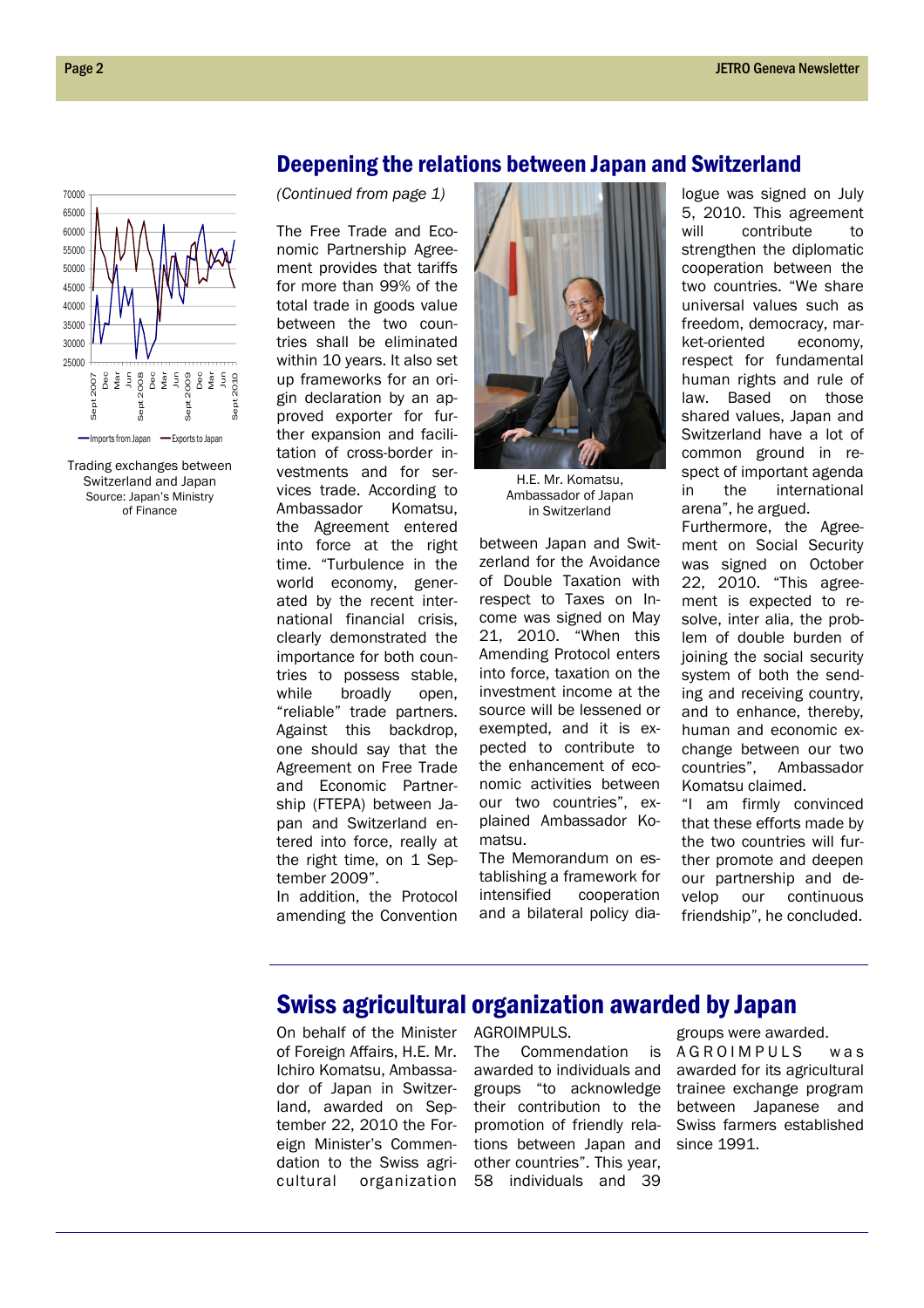#### Japanese Mission and JETRO participation in WTO Open Day

Permanent Mission of Japan in Geneva and JETRO took part for the first time in the World Trade Organization (WTO) Open Day, which took place on September 19, 2010.

In his welcome speech, Pascal Lamy expressed the wish that the WTO Open Day would be an opportunity for discussions and exchanges.

More than 3,000 people visited the WTO headquarters building. They had a chance to know more about international trade and WTO activities, to meet WTO staff and mem-



Lamy, WTO Director-General



Japan booth at WTO Open Day

bers and to taste cuisine from around the world. 19 countries had a booth to present some of their food specialties.

Permanent Mission of Japan in Geneva and JETRO set up a booth to present some Japanese food specialties, such as homemade Yakitori (see picture) and bento.

Yakitori are meat or vegetable skewers served with salt or tare sauce. Originally made of several bitesized pieces of chicken, they can now be prepared with pork, beef, seafood, fishes, and even tofu, onions and mushrooms.

Bento is a home-packed meal consisting of rice, meat or fish and cooked Welcome speech of Pascal *Welcome* Section 1996 and 2001 and 2001 and 2001 and 2001 and 2001 and 2001 and 2001 and 2001 and 2001 and 2001 and 2001 and 2001 and 2001 and 2001 and 2001 and 2001 and 2001 and 2001 and 2001 and

vegetables. Usually presented in a box-shaped container, they constitute the lunch of a large number of Japanese people.

In addition, some Japanese alcoholic beverages were offered to visitors, such as sake, but also plum, blackcurrant, guaba (a fruit with a lemon-like flagrance) and pineapple liquors.

By the end of the day, more than 1,000 people visited the booth of Japan, including some local celebrities (see picture).





Some personalities visited the booth of Japan.

From left to right: Sandrine Salerno, Mayor of Geneva; H.E. Mr. Shinichi Kitajima, Ambassador extraordinary and plenipotentiary, Permanent Representative of Japan to the International Organizations in Geneva; Isabel Rochat, Head of the Geneva Cantonal Department for Security, Police and the Environment; Michiaki Watanabe, JETRO Geneva Director General.

## JETRO workshop on Swiss legal system

JETRO organized the Japan Club of Geneva workshop on the Swiss legal system. Attended by about 20 people from Japanese companies, the workshop took place at JETRO Geneva office on September 17, 2010.

A presentation was made by Martin Herb, Attorney at Law. First, he presented the fundamental rules enshrined in the Swiss Constitution, federal and

cantonal institutions and the direct democracy system.

He then outlined the rules governing lawyer activities in Switzerland. He also provided some fundamentals about Swiss law. He emphasized the importance of the place of the jurisdiction stated in contracts and the role of EU legislation in Switzerland.

Following the presenta-

tion of Mr. Herb, participants had the opportunity to ask him questions.



Martin Herb Attorney at Law



Participants attending the JETRO workshop on Swiss legal system